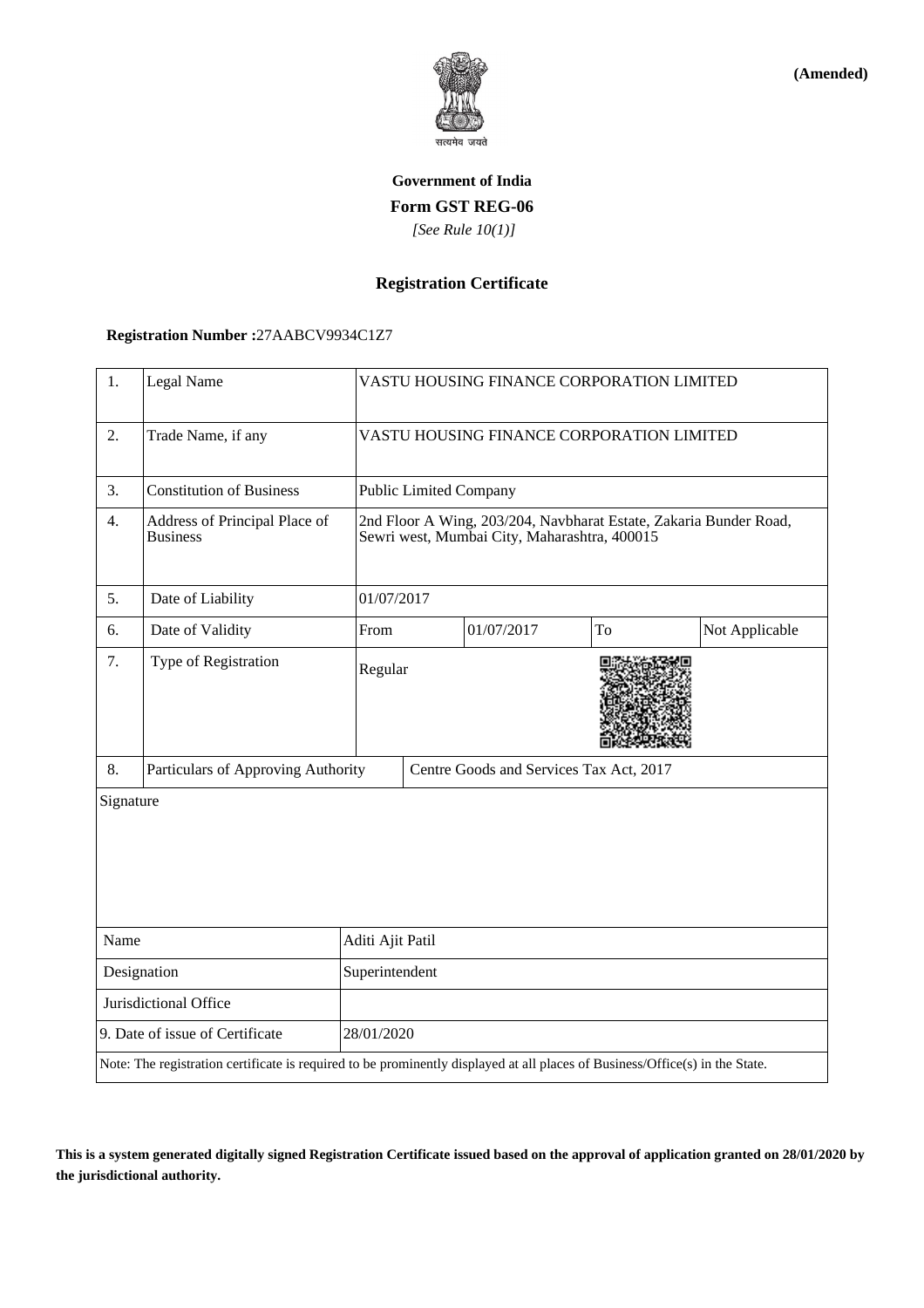



### **Details of Additional Place of Business(s)**

| <b>GSTIN</b>       | 27AABCV9934C1Z7                           |
|--------------------|-------------------------------------------|
| Legal Name         | VASTU HOUSING FINANCE CORPORATION LIMITED |
| Trade Name, if any | VASTU HOUSING FINANCE CORPORATION LIMITED |

Total Number of Additional Places of Business(s) in the State 5

#### Sr. No. Address

- 1 503/504, A Wing 5th Floor, Navbharat Estates, Barrister Nath Pai Marg, Sewri West, Mumbai City, Maharashtra, 400015
- 2 No. 401, The 4th Floor, Shubhalaxmi Shopping Centre, Shivaji Chowk, Agra Road, Kalyan West, Mumbai Suburban, Maharashtra, 421301
- 3 Shop No.4, Ground Floor, Madhav Plazza, Mumbai Nakka, Nashik, Nashik, Maharashtra, 422001
- 4 202-A wing, 2nd floor Kapila Towers, Dr Ambedkar Road, Sangam Bridge, Sangamvadi, Pune, Maharashtra, 411001
- 5 F- 119,120, Gopani Nagar, Co op Housing Society, Agashi Road, Virar West, Mumbai Suburban, Maharashtra, 401303